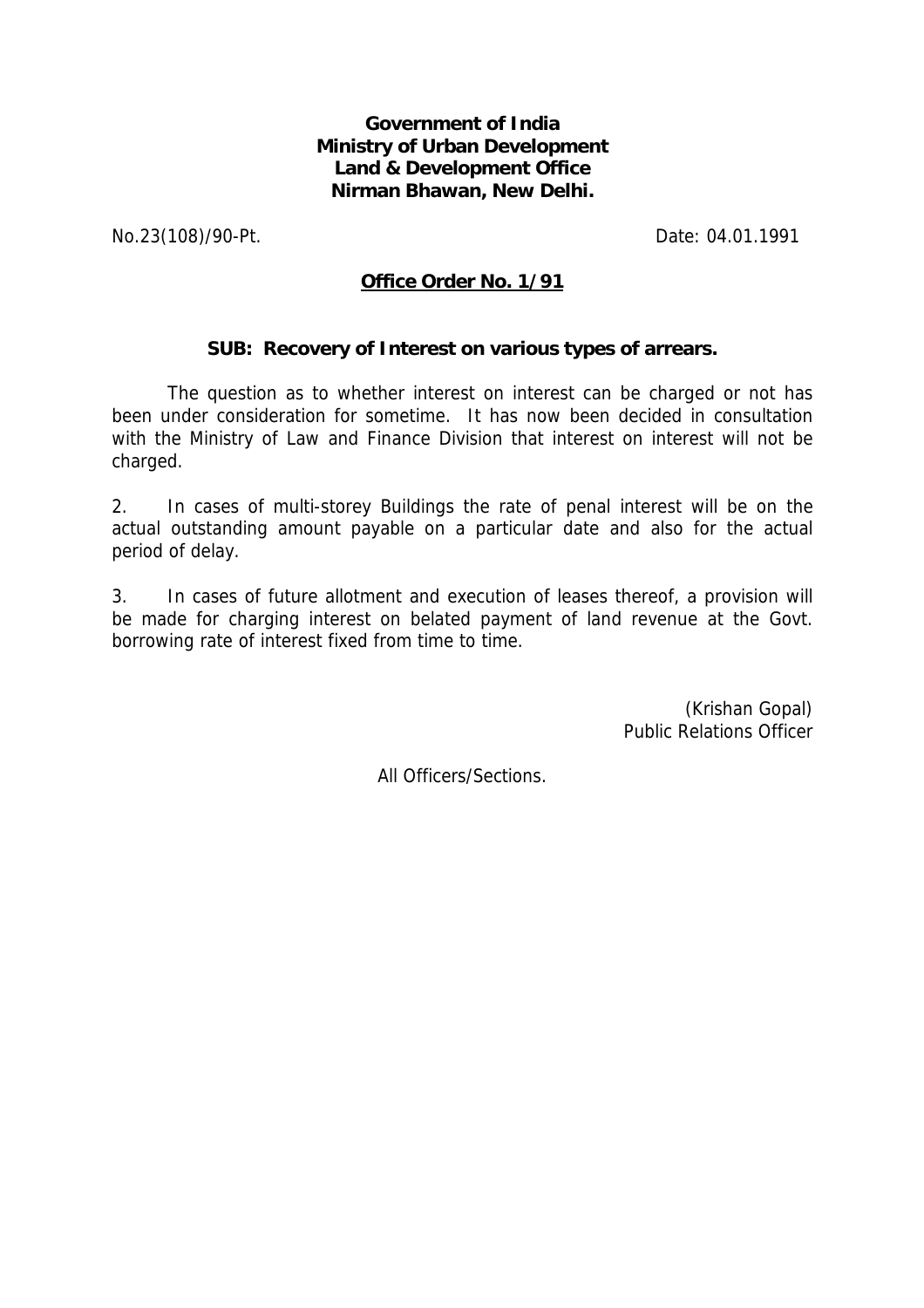## Presents:

| 1.  | M.S.Raddy, Secretary              |
|-----|-----------------------------------|
| 2.  | V.Pillai, A.S.(P)                 |
| 3.  | R.Dharamrajan, JS(UD)             |
| 4.  | Pankaj Aggarwal, Director(Lands)  |
| 5.  | G.V.Krishna Rau, L&DO             |
| 6.  | L.D.Ganotra, EO(L&DO)             |
| 7.  | B.R.Dhiman, US(Lands)             |
| 8.  | P.C.Jain, Director(APB), DDA      |
| 9.  | P.K.Khanna, SE(MCD)               |
| 10. | H.S. Bindra, Dy.Chief Arch. NDMC. |

In the light of the background note circulated Secretary, enquired about the definition of the Group Housing and related provision in the building bye-laws.

2. It emerged that in accordance with the provisions contained in the Master Plan Delhi as well as MPD-2001. Group Housing Development (Multi-storeyed) involves construction of apartments or low cost Housing Scheme which cannot be sub-divided into the customary streets and plots and is governed by good designs standard to ensure common open space and community facilities. The net density on these plots are intended to be higher than that stipulated in the plan, provided the average gross residential of the area under the development, of which the Group Housing is part, is in accordance with the density requirements of the plan. Also no limits on the number of floors is stipulated except those as may be imposed in areas near monuments, airport etc. Minimum plots size for this sort of development is 4000 sq.mtrs.. Such type of development are specifically indicated in the Zonal Plan/ Layout Plan for Group Housing purposes. The local body while sanctioning the building plans in respect of construction on such plots also indicates that the same has been approved as Group Housing Scheme.

3. It also emerged that the construction on individual plots is governed by the local building-bye-laws which specifically provide for ground coverage and FAR as available on plotted development in which process even the number of units permissible are prescribed in the Zonal Plan as well as building bye-laws. Therefore, there may be cases, where on a plot measuring about 3000 sq. meters independent residential units to the extent of 9 to 13 may be approved by the local body keeping in view the permissible ground coverage and FAR and this type of construction cannot be termed as Group Housing.

4. As regards provisions of the Urban Land Ceiling Act, wherein the concept of Group Housing for the purpose of determining the content of vacant surplus land has been defined the construction even if termed as Group Housing for the application of the UDC Act no charges should be levied by lease administering authorities unless the construction is defined as Group Housing as mentioned supra.